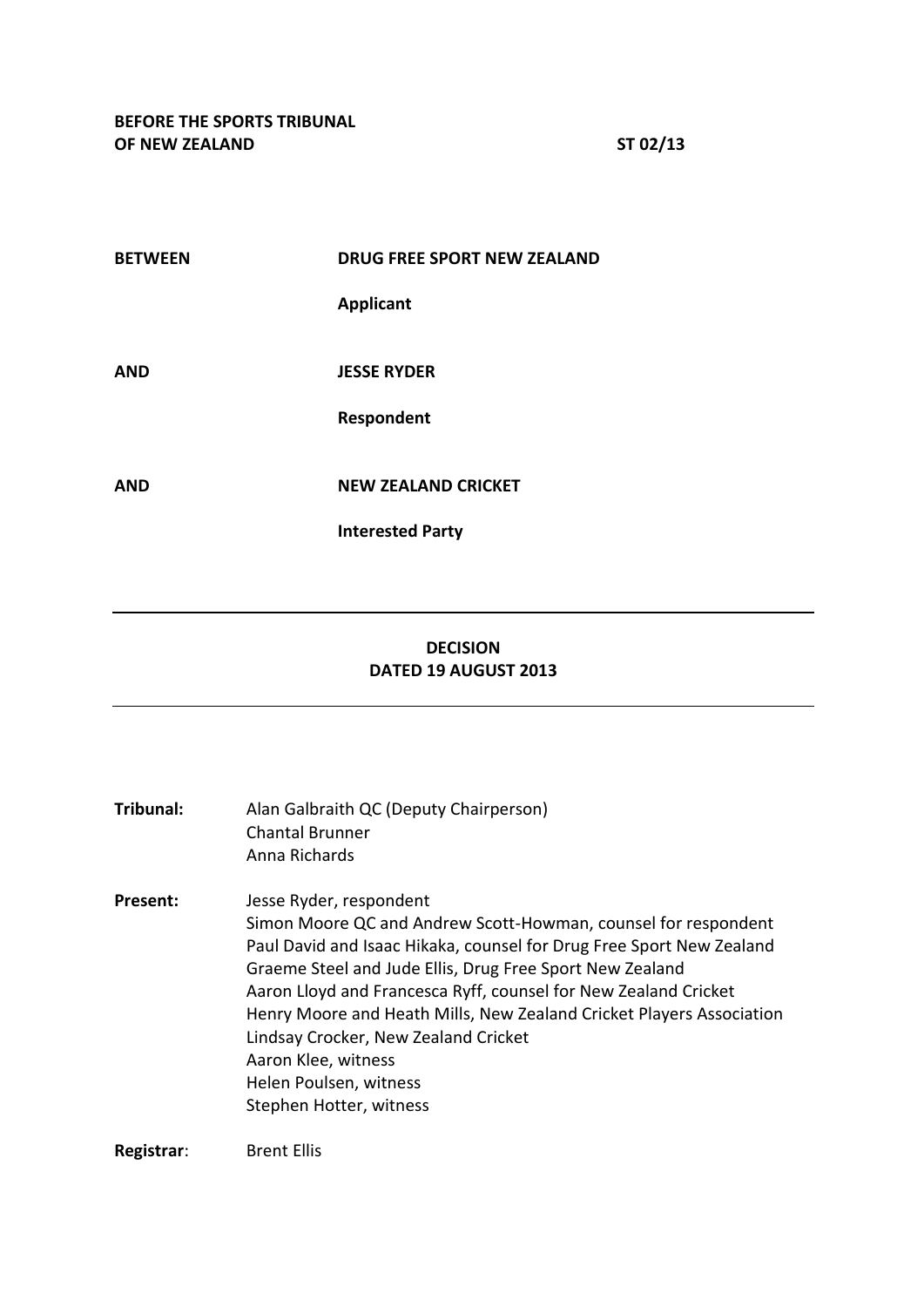### **Background**

- 1. The respondent, Mr Ryder, is a well known professional cricketer. He was tested at a Ford Trophy Wellington Firebirds game against Northern Knights played at the Basin Reserve on 24 March 2013. In his testing declaration he disclosed that he had taken two tablets of Tramadol in the days prior to the test.
- 2. The respondent's sample returned a positive test for 1-Phenylbutan-2-amine (PBA) and N, alpha-diethyl-benzeneethanamine (DEBEA). These are specified stimulants banned in competition under S.6.b of the Prohibited List 2013. They fall within the provision of the List that prohibits substances which have a similar biological effect or similar chemical structures as the stimulants specifically listed.
- 3. Mr Ryder was notified of the positive finding from his A sample by Drug Free Sport on 12 April 2013. A provisional suspension order was made by the Tribunal commencing on 19 April 2013.
- 4. On 1 May 2013 Drug Free Sport filed an application for an anti-doping violation proceeding. In his notice of defence filed on 31 May 2013 Mr Ryder admitted the violation, accepted that the Sports Anti-Doping Rules 2013 (SADR) applied to him by reason of his contractual capacity as a cricket player contracted to Cricket Wellington (and New Zealand Cricket) and admitted the violation. Mr Ryder indicated that he wished to participate in the hearing to make submissions on sanction or penalty.
- 5. A hearing of the Tribunal took place on 9 August 2013 to consider the appropriate sanction or penalty under the SADR in respect of the violation. At that hearing Mr Ryder was represented by Mr Simon Moore QC and Mr Andrew Scott-Howman as counsel and Drug Free Sport was represented by Mr Paul David and Mr Isaac Hikaka. New Zealand Cricket attended as an interested party and was represented by Mr Aaron Lloyd and Ms Francesca Ryff.
- 6. Evidence was led at the hearing from:

Jesse Ryder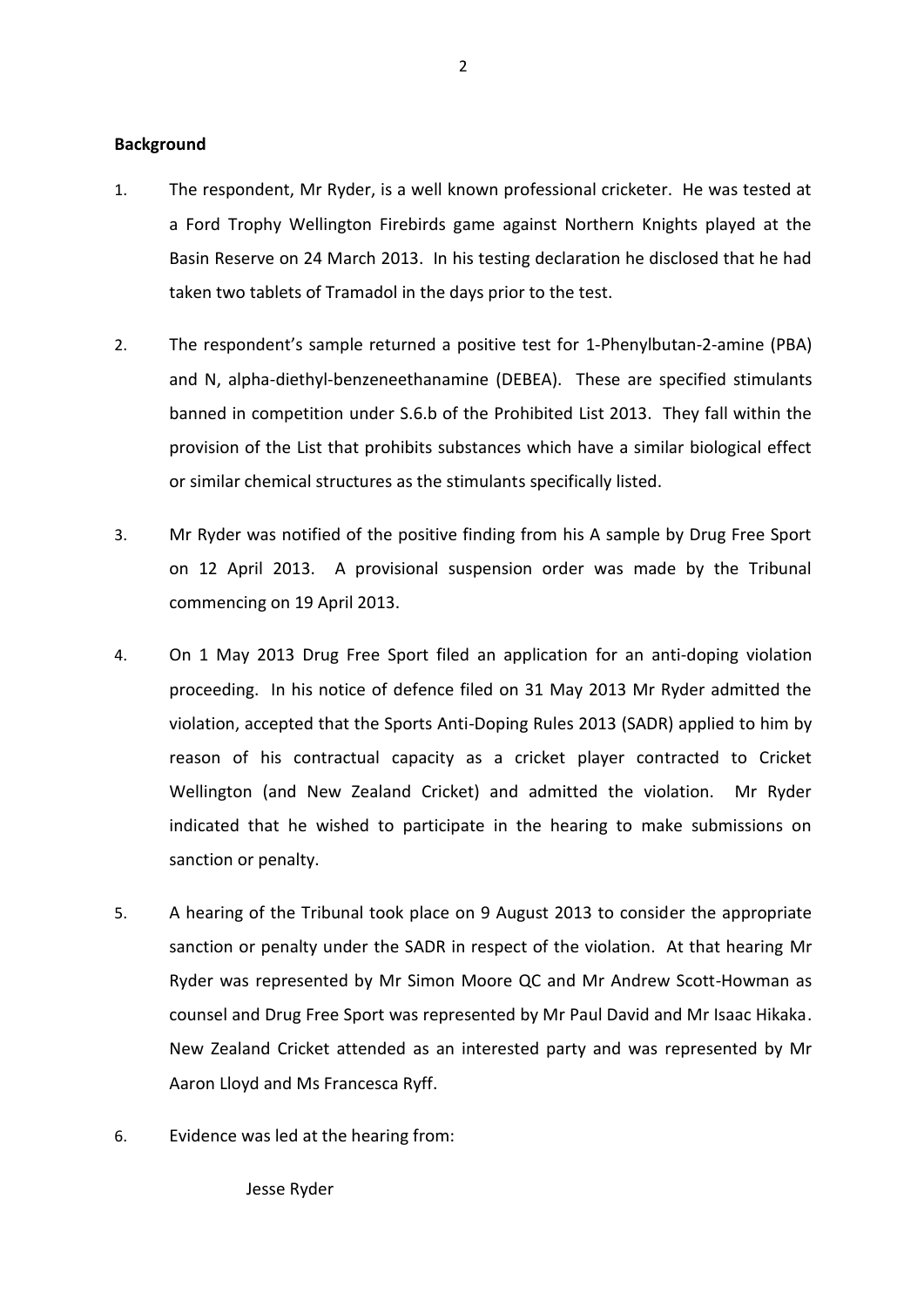Aaron Klee, his manager Helen Poulsen, an ESR scientist Stephen Hotter, a conditioning specialist and Graeme Steel, Chief Executive of Drug Free Sport;

and briefs were read from Ms Farrell, who had been the acting operations manager of Drug Free Sport and Ms Goebel, director of the Australian testing laboratory.

# **The Issue**

- 7. The issue before the Tribunal was the appropriate sanction to be applied under the Rules. Where there is a violation under SADR 3.1 the period of ineligibility is two years under SADR 14.2, unless the athlete can establish grounds for the reduction of that period. In the present case Mr Ryder sought to rely on SADR 14.4 to reduce the period of ineligibility.
- 8. Rule 14.4 provides that if the athlete can establish the applicability of the Rule then the period of ineligibility otherwise provided of two years shall be replaced, at the discretion of the Tribunal, with a sanction ranging from a reprimand and no period of ineligibility to a maximum of two years of ineligibility.
- 9. For Rule 14.4 to apply the athlete must prove two facts:
	- (a) How the Specified Substance entered his body; and
	- (b) That the Specified Substance was not intended to enhance his sport performance or to mask the use of a performance enhancing substance.
- 10. The burden of proof upon the athlete is addressed in the commentary to the Rules. In respect of (a) above, the burden of proof is the balance of probabilities (Rule 4.1.2).
- 11. In respect of (b) above, the athlete is required to produce corroborating evidence which establishes an absence of intent to enhance sport performance (or to mask the use of a performance enhancing substance). This must be proved to the "comfortable satisfaction of the hearing panel".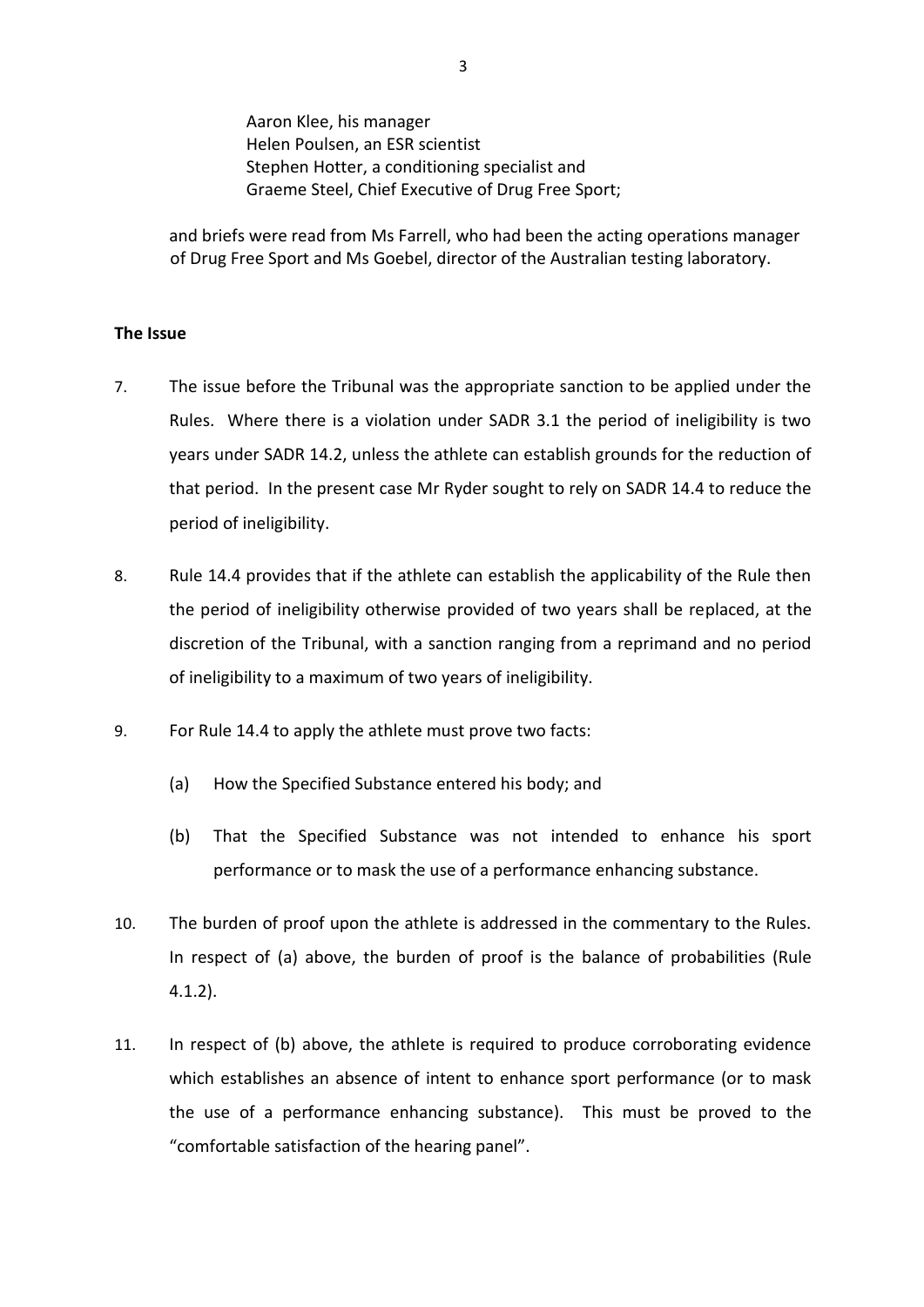- 12. The commentary to the Rule also provides that, in general, the greater the potential performance enhancing benefit, the higher the burden on the athlete to prove this lack of intent.
- 13. If the athlete can satisfy requirements (a) and (b) of Rule 14.4 then the question for the Tribunal is what is the appropriate period of ineligibility for the violation, given the athlete's degree of fault in connection with the violation.

#### **Source**

- 14. Mr Ryder's evidence was that some five days before the test was taken he had consumed two capsules of a supplement called Gaspari Detonate prior to a gym session. His evidence was that at the time he did not believe that the supplement contained any substance prohibited under the List. We will have to return to that issue.
- 15. Because the substances detected by the test analysis were not identified on either the labelling of the product or on internet information regarding the product, it was necessary for Mr Ryder to engage a forensic analyst, Ms Poulsen, employed by the ESR in Wellington, to undertake analysis of the product. Ms Poulsen gave evidence before the Tribunal and confirmed that her analysis of the product showed the presence of the substance described as DEBEA from which the second substance PBA is derived.
- 16. PBA is the metabolic breakdown product of DEBEA. The substance enters the body as DEBEA and over time the body converts it to its metabolite by the loss of an ethyl group. Both DEBEA and PBA belong to a class of compounds known to act as stimulants.
- 17. Neither DEBEA nor PBA is specifically listed in S.6 of the WADA List of Prohibited Substances. However, Ms Poulsen confirmed that they have a related chemical structure and may therefore have similar biological effects to a number of compounds listed in both paragraphs (a) and (b) of S.6. Accordingly they are caught by the closing words of S.6 as "other substances with a similar chemical structure or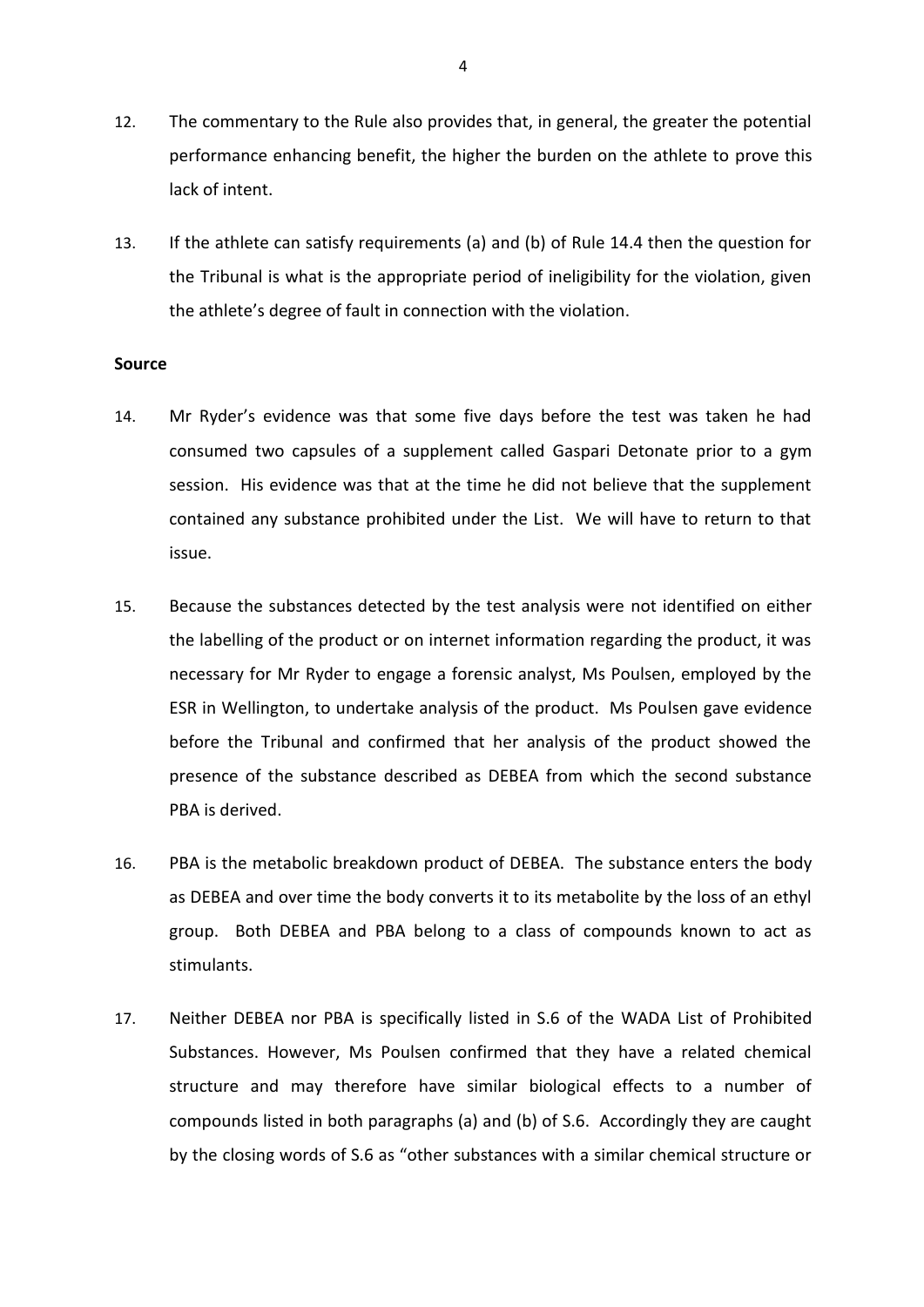similar biological effect" to those expressly listed as stimulants. They are considered as "Specified Substances" under the Rules.

- 18. The analysis of Mr Ryder's A and B samples indicated a presence of DEBEA but an approximately threefold presence of PBA. The evidence before us from Ms Poulsen, confirmed by Ms Goebel on behalf of Drug Free Sport, was that it indicated that DEBEA had not been ingested in a near time to the test because the metabolising process to PBA must have been underway for some reasonable time. Because there has been no published testing of the metabolising rates of DEBEA neither expert was able to be precise as to how long before the test the DEBEA would have been ingested. The Tribunal is satisfied on the evidence that the analytical findings are consistent with Mr Ryder's evidence as to when he took the two capsules.
- 19. The Tribunal is accordingly satisfied that the source of the prohibited substances revealed by Mr Ryder's testing was the Gaspari Detonate which he consumed on Tuesday 19 March 2013.

## **Intent**

- 20. Mr Ryder's evidence before the Tribunal explained that his use of the Gaspari Detonate was to assist him in weightloss. We do not need to detail Mr Ryder's evidence other than to say in summary that he expressed a sensitivity arising from public comments about his weight and, as he was in a good space at the time about his cricketing form, he had decided to make a further attempt to reduce weight. Mr Klee's evidence confirmed Mr Ryder's struggle with his weight, the stress it has caused him and his successes and failures over time to deal with the issue.
- 21. Mr Ryder already used the gym, both generally to assist his fitness but also to help control his weight. He was assisted in this and other conditioning work by Mr Hotter, a strength and conditioning specialist employed by High Performance Sport New Zealand.
- 22. Mr Hotter's work with Mr Ryder has continued over approximately three years. During the season Mr Hotter said that he saw Mr Ryder most days and did a lot of one on one work with him.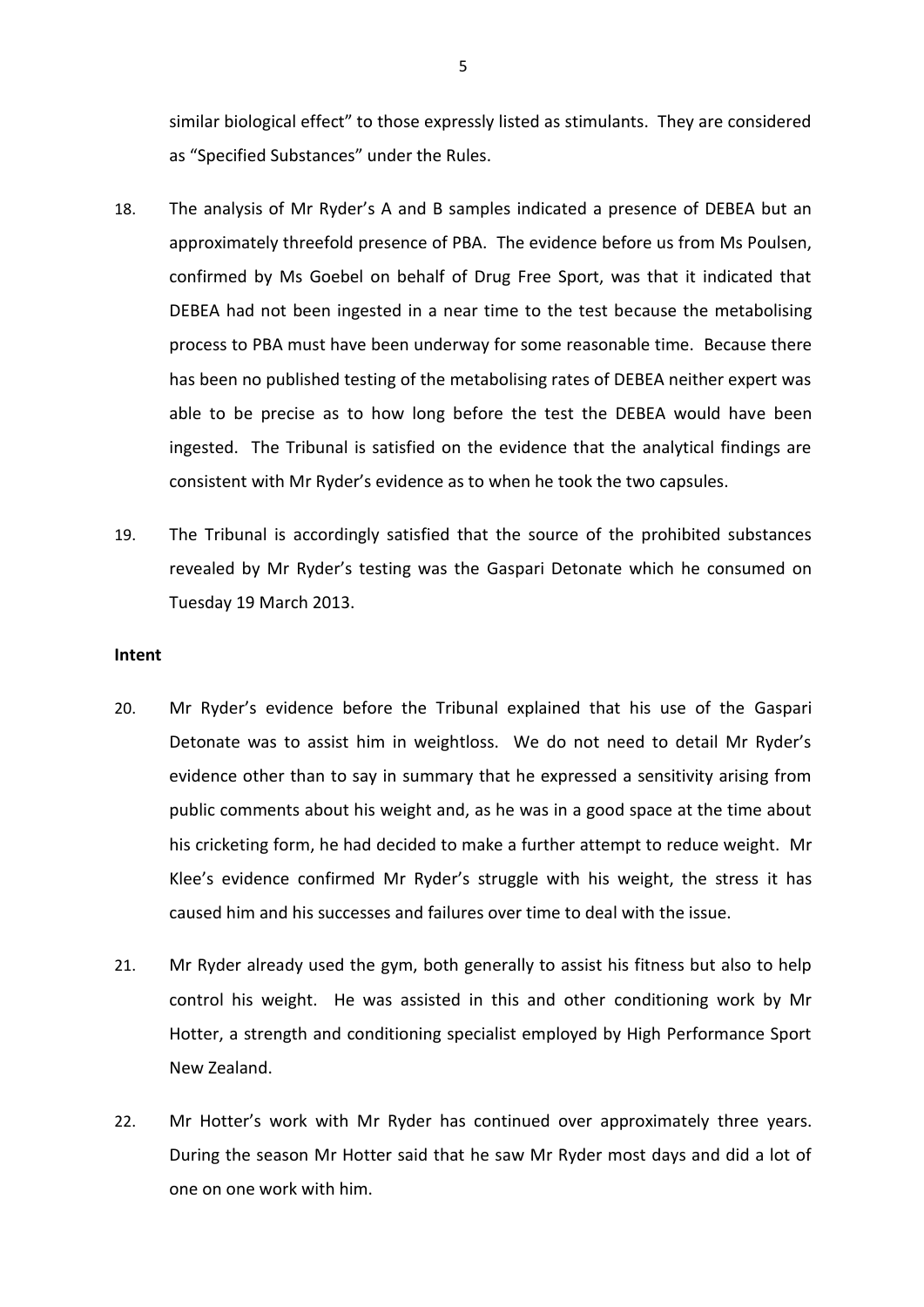- 23. In early 2013 a friend of Mr Ryder's, who had been very successful in losing weight associated with a gym programme, told him that he had been assisted by taking the supplement called Gaspari Detonate. We will have to return to this issue in respect of fault but in summary Mr Ryder made his own enquiries about the product, sought the assistance of Mr Hotter, and on the information Mr Ryder had collected thought that the product did not contain any substance under the Prohibited List and began to use it in association with his weekly gym sessions.
- 24. The question under the second head of Rule 14.4 is whether he did so with an intent to enhance his sports performance or to mask the taking of a substance intended to enhance his sports performance.
- 25. The Tribunal has to consider that question in respect to the particular facts of the violation, i.e. the Tribunal's acceptance that he took the substance some five days before he was tested in competition. As earlier noted, the commentary to the Rules recognises that the greater the potential performance enhancing benefits then the higher the burden on the athlete to prove his lack of intent.
- 26. Ms Poulsen gave some evidence as to the effect of taking the substance. Because of the lack of any published scientific work she treated herself as a guinea pig and monitored both the metabolising rate and effect on her of taking a capsule of Gaspari Detonate. Her evidence was that it did produce a stimulant effect not much different to a strong cup of coffee, and that effect passed within three or four hours.
- 27. On the present facts the Tribunal is more than comfortably satisfied that Mr Ryder's taking of the two capsules on 19 March 2013 was without any intent at all to enhance sports performance in the cricket game which he subsequently took part in on 24 March 2013.
- 28. Our clear view as to Mr Ryder's lack of intent to enhance his sports performance in competition obviates the need for the Tribunal to re-enter the controversial waters of the difference of approach which has been taken in various CAS awards when an athlete claims that he or she took a supplement not knowing that it contained a banned substance. This Tribunal has in the past preferred the approach known as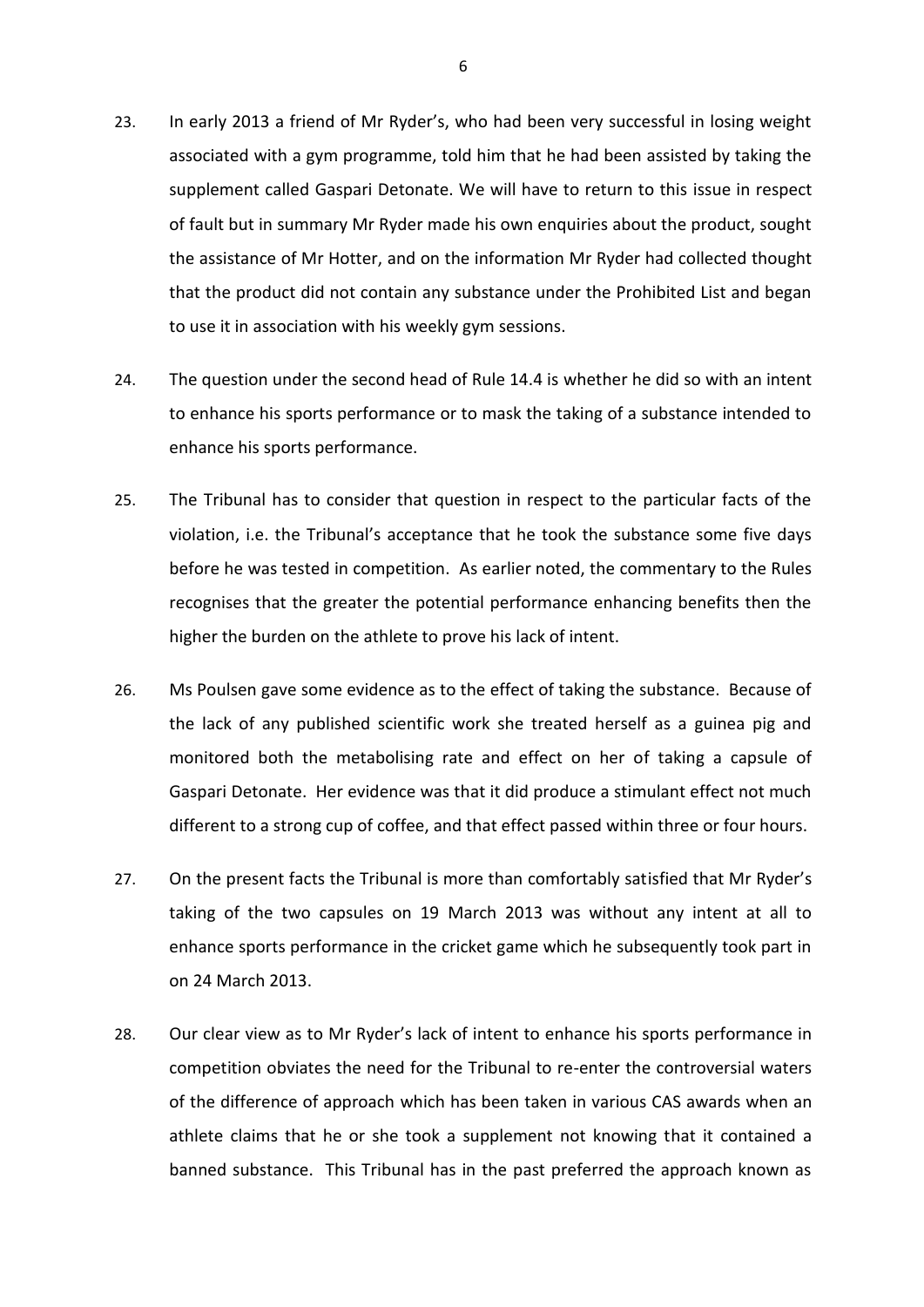the Oliviera approach but whether that or the contrary Foggo approach is correct is not yet resolved by WADA and unnecessary for this Tribunal to discuss on the present facts.

#### **Conclusion on Rule 14.4**

29. For the above reasons the Tribunal is satisfied that Mr Ryder has discharged both requirements of Rule 14.4 and accordingly the Tribunal is required to assess whether any or what period of ineligibility should be imposed on Mr Ryder. That determination is to be made by the Tribunal in its discretion based on its assessment of Mr Ryder's fault in the circumstances of the violation.

# **Fault**

- 30. The Tribunal agrees with Mr David's submission that the starting point for assessing fault must be recognition of the obligations of the athlete conferred by the regime under the Code and the SADR. This is a regime under which the basic principle is that the athlete has a personal duty to avoid prohibited substances entering his or her system. It has been recognised in various decisions to be one which imposes a duty of utmost caution on athletes to avoid ingesting prohibited substances. The notes to SADR 14.4 emphasize that fault is to be assessed by reference to the matters relevant to explain the athlete's failure to meet this expected standard of behaviour under the Code.
- 31. Through his counsel Mr Ryder responsibly accepted that a period of ineligibility would have to be imposed. Mr Moore QC contended that the appropriate period would be in the range of one to six months. For Drug Free Sport Mr David contended that the circumstances were such that the period of ineligibility should be within the period of six to twelve months. Both Mr Moore and Mr David properly submitted that this Tribunal, while not bound by previous decisions in a precedential manner, should endeavour to determine a period that was consistent.
- 32. Both Mr Moore and Mr David submitted that this Tribunal's decision in *Drug Free Sport New Zealand v Rangimaria Brightwater-Wharf* (ST 14/10, Decision 29 November 2010) was an appropriate comparator, although Mr David's position was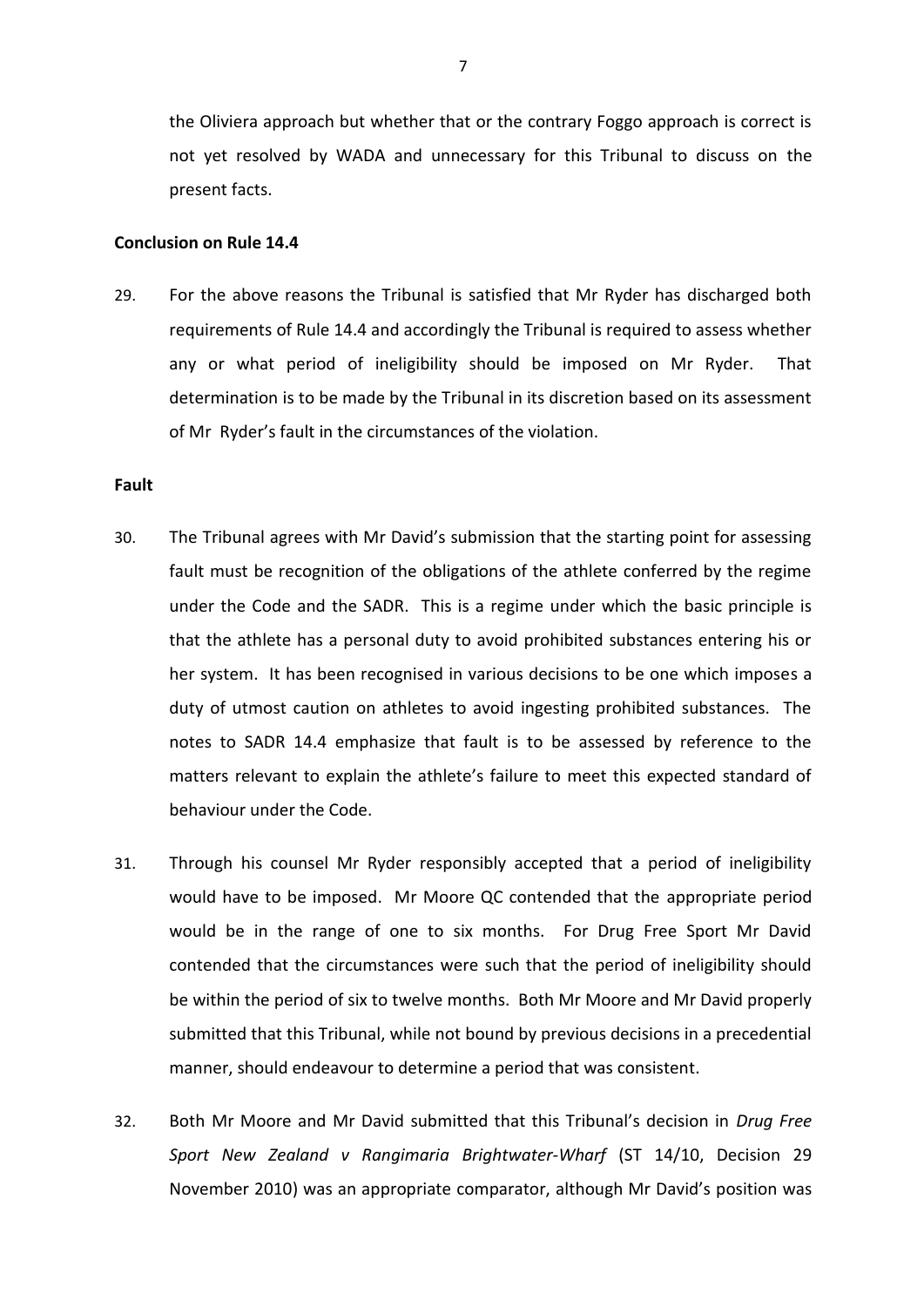that the athlete in that case had a lesser degree of fault and Mr Moore's position was to the contrary. Ms Brightwater-Wharf received a six month suspension. Mr David also submitted that the CAS decision in *Kendrick v ITF* (CAS 2011/A/2518) was a similarly useful comparator. In that case the athlete received a suspension of eight months. In addition to those two cases both counsel drew the Tribunal's attention to a large number of decisions emphasizing factors in those cases which have inclined tribunals either to lower or higher periods of ineligibility than six months.

- 33. All, however, turns on this Tribunal's view on the particular facts of this case.
- 34. We have already described and accepted Mr Ryder's evidence as to his reasons for deciding to try Gaspari Detonate. As we have also said those reasons were supported by the evidence of his manager and, indeed the members of the Tribunal were generally aware of the issue which Mr Ryder was attempting to grapple with.
- 35. Mr Ryder's evidence was that having been encouraged to the use of Gaspari Detonate by his friend he did some internet searches to identify its composition and whether it was safe for him to take. As a professional cricketer he had been subject to anti-doping education, including attending a presentation by Mr Steel in Napier during the previous season. He was conscious of the warnings which are given by Drug Free Sport and generally in anti-doping education about the dangers of supplements.
- 36. Mr Ryder annexed to his evidence the internet information which he identified. It included a list of the ingredients of Gaspari Detonate. That list included Phenylethylamine HCI, Dendrobrium extract, caffeine anhydrous, ginseng etc.
- 37. As a result of carrying out the internet searches and his uncertainty about Dendrobrium, Gaspari Detonate and, for some reason which Mr Ryder is no longer certain about, clenbuterol he texted Mr Hotter "do you know if any of this is a banned substance?". Mr Hotter's response was to say that he would check and get back to Mr Ryder.
- 38. Mr Ryder's evidence was that he had a discussion with Mr Hotter a day or so later. In that discussion Mr Hotter told him that clenbuterol was an anabolic steroid and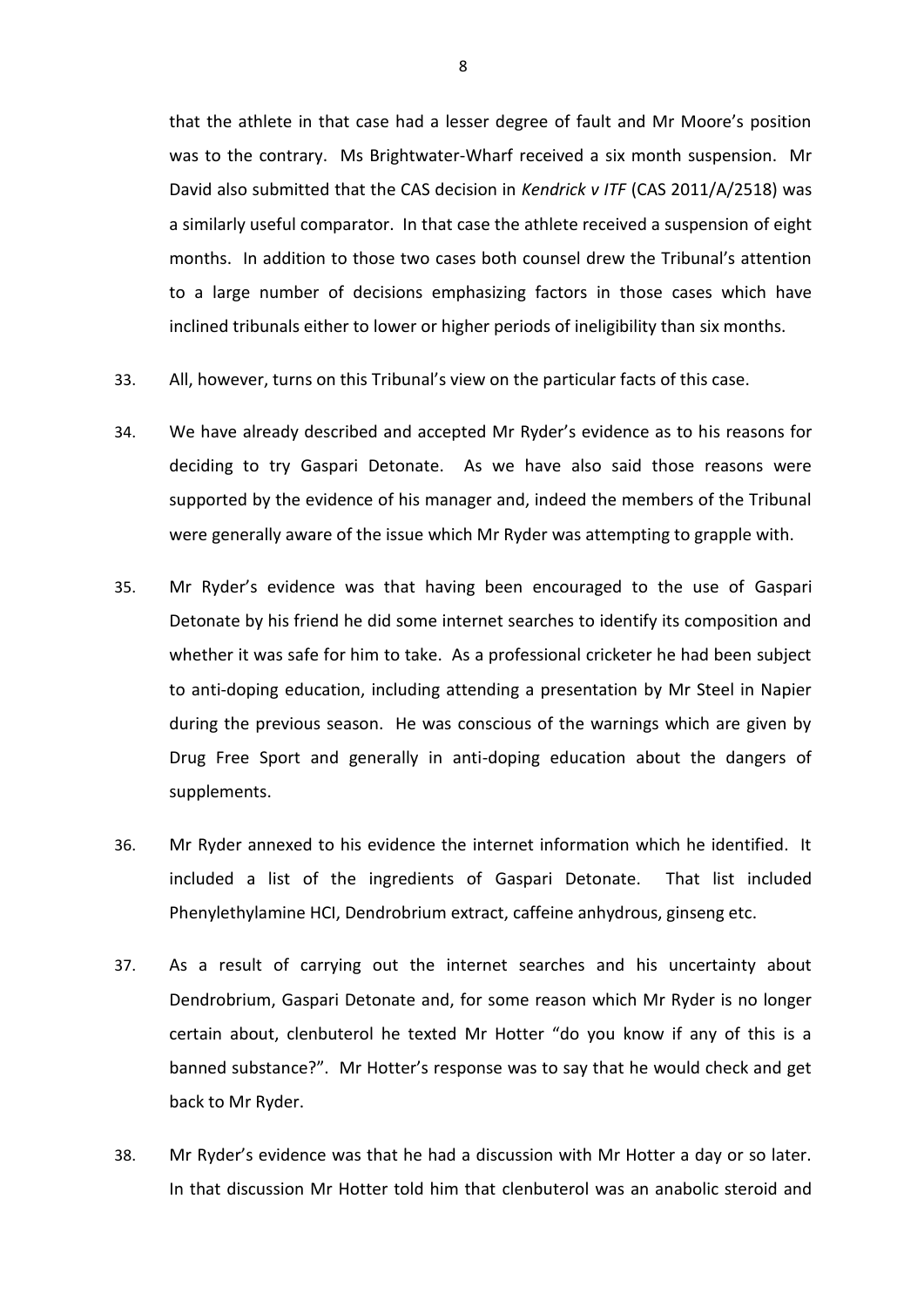was a banned substance. Mr Ryder said that Mr Hotter told him that Dendrobrium was alright to use because it was not on the WADA list and that he could not find Detonate on the WADA list. Mr Ryder's evidence was that he thought that meant that it wasn't banned by WADA and he did not remember Mr Hotter saying to him that he should check it out further before using it.

- 39. Mr Hotter also gave evidence. He said that he checked the WADA list for the three substances through an application which he had on his iPhone. Clenbuterol came back as prohibited but the other two substances came up with "no results". Mr Hotter said that he then went to his laptop and checked the actual Prohibited List and he could not see the other two substances on that list.
- 40. Mr Hotter also then did a Google search, found out that Dendrobrium was a flower extract, that Detonate was a product which contained Dendrobrium, went through all the ingredients on the product label on the internet and checked them against the WADA app. None of the ingredients came up as prohibited and he thought that meant they did not appear to be banned but he was not sure because he had never come across the substances before.
- 41. He confirmed that he and Mr Ryder had a discussion the following day and in that discussion he told Mr Ryder that none of the ingredients, including Dendrobrium, appeared to be a banned substance. Mr Hotter's evidence was that Mr Ryder then replied "so it should be ok" or words to that effect to which Mr Hotter agreed. However, Mr Hotter also said that he told Mr Ryder that he would want to be sure and that he should check them out for himself.
- 42. Mr Hotter very fairly acknowledged at the hearing that he accepted that Mr Ryder would have placed reliance on the information which Mr Hotter supplied to him because of the relationship which they had and Mr Hotter's position with High Performance Sport.
- 43. Mr Ryder's evidence was that after this conversation he asked his manager to place an order for Detonate and also for some protein powder. When Mr Ryder received the Detonate container he looked again at the ingredients list and also noted a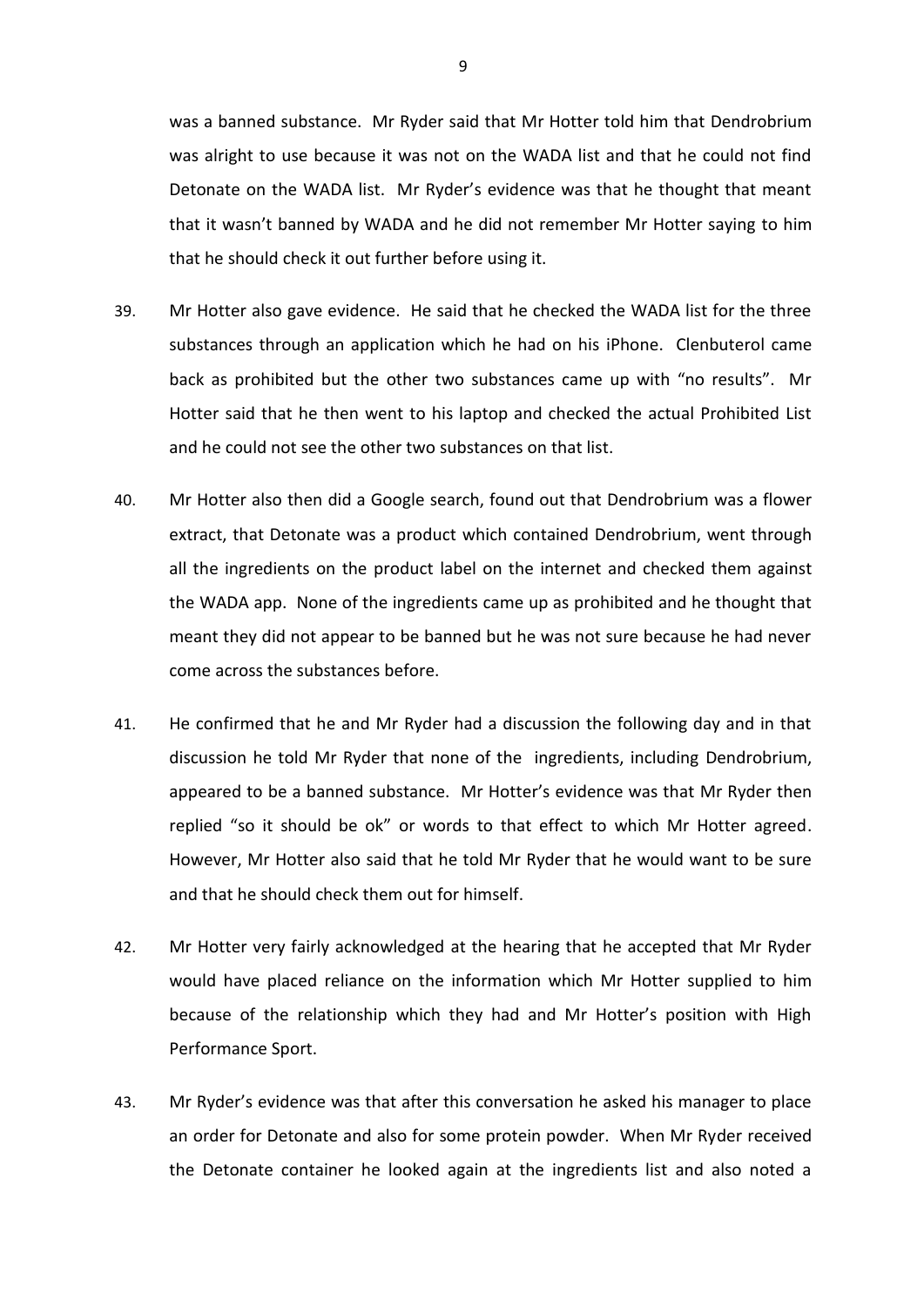highlighted warning on the back of the container. That warning included the statement that the product may contain ingredients banned by certain organisations. That same warning was replicated on the internet site but without any highlighting and the Tribunal's appreciation is that Mr Ryder did not see the warning at the time of his internet search.

- 44. However, Mr Ryder acknowledged that he read the warning after receipt of the product. His evidence was that he then decided to again check the ingredients out and he specifically remembered searching for two ingredients Dendrobrium and phenylethylamine because they sounded to him like the ones that the warning may have related to. Again his internet search did not draw his attention to anything which caused him to believe that Detonate contained any substances banned under the WADA list.
- 45. Mr Klee gave evidence that at some time after he had ordered the product for Mr Ryder he became aware of the Australian rugby league doping issue concerning supplements. He raised the issue with Mr Ryder twice because of his concern and both times Mr Ryder told him that he had checked the product out with Mr Hotter and that it was okay to use. Mr Klee's evidence was that he accepted that if it had been checked out with Mr Hotter the supplement must be okay.
- 46. In fact Mr Ryder was correct in his belief that the ingredients as listed both on the internet and on the label of the product were not on the Prohibited List. Unfortunately the product did contain the banned substance DEBEA (as confirmed by Ms Poulsen's analysis) which was not listed in either the internet or label schedule of ingredients.
- 47. Also unfortunately it is not uncommon with these types of supplements for the ingredient list to be benign but the product to contain a substance which is banned. That was the same trap which Ms Brightwater-Wharf fell into where she made enquiry both of the distributor and through the distributor the manufacturer and received reassurance. Where the ingredient list does not state the presence of the prohibited substance then its presence can only be detected by forensic testing such as that carried out by Ms Poulsen.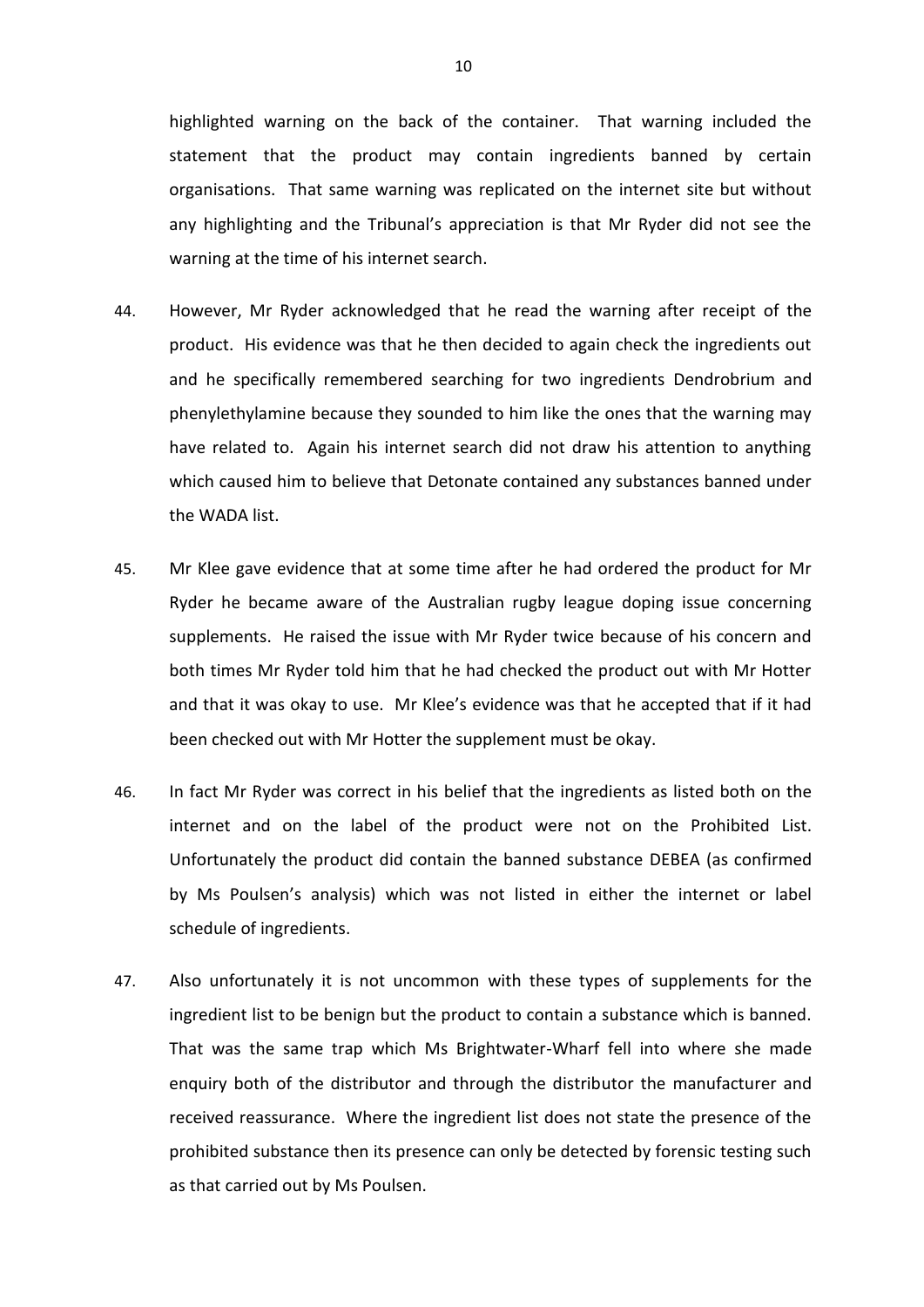- 48. Persons associated with anti-doping issues, such as the personnel of Drug Free Sport, are acutely conscious of the risks associated with supplements. The Drug Free Sport education material emphasizes those risks. Had Mr Ryder contacted Drug Free Sport then undoubtedly Drug Free Sport would have repeated that warning in strong terms. But Drug Free Sport could not have told Mr Ryder that the product contained a banned substance.
- 49. The Tribunal agrees with Mr David's submission that the fact that Drug Free Sport would not have been able, in this and other similar situations, to confirm the presence of a banned substance in a product in which it was not listed does not mean that the failure to contact Drug Free Sport is not a relevant consideration in respect to the athlete's fault.
- 50. In the present case Mr Ryder did not turn his mind to contacting Drug Free Sport. Although Mr Hotter's evidence was that he suggested that Mr Ryder should make some further enquiries, he did not himself suggest contacting Drug Free Sport. The Tribunal has sympathy with Mr Steel's frustration that, despite Drug Free Sport's resonant messages, athletes like Ms Brightwater-Wharf and Mr Ryder who have no intention of cheating get caught out by not being sufficiently suspicious of the credibility of the supplement industry.
- 51. The failure to contact Drug Free Sport, having seen the warning on the label, is the most substantial contributor to an assessment of fault on the part of Mr Ryder. Ms Brightwater-Wharf also failed to contact Drug Free Sport. It was said by Mr David in submissions that this was perhaps more explicable as she took the supplement, which turned out to contain a banned substance, on the morning of her competition because she was not feeling particularly well. On the other hand it might well be said that Mr Ryder took his supplement not for the purpose of a match situation, other than it was during the cricket season. It seems to the Tribunal that these are really distinctions without a difference.
- 52. Neither athlete, Ms Brightwater-Wharf or Mr Ryder, intended to enhance their sports performance. Both had international experience, both had received drug education, both took supplements which were not for the purpose of enhancing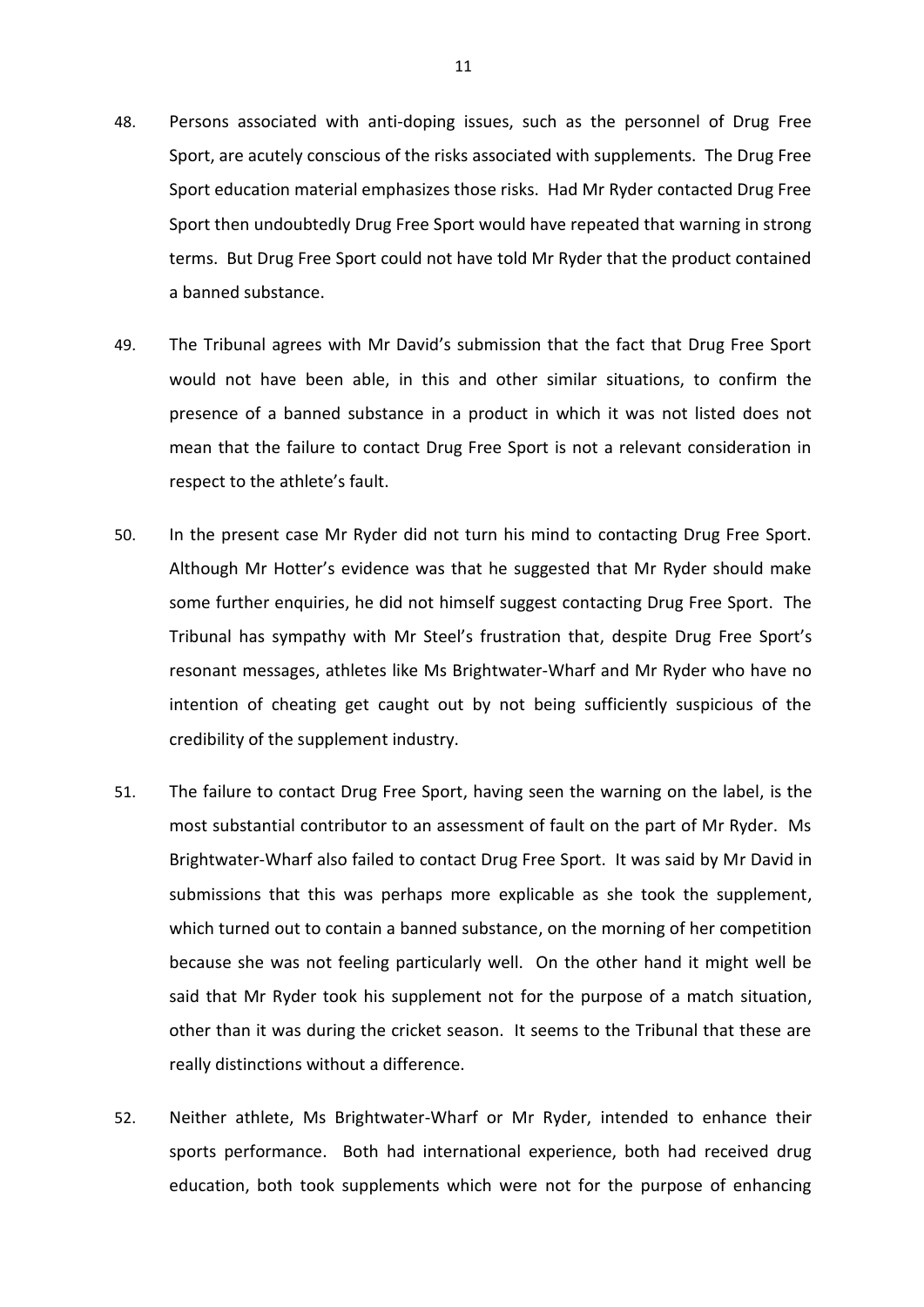sports performance, both supplements did not list the banned ingredients and both made enquiries which were reasonable to make but which fell short of the desired enquiry of Drug Free Sport.

#### **Decision**

- 53. Accepting, as the Tribunal does, that it is important that there be consistency between fairly comparable fact circumstances it is the Tribunal's view that it would be inappropriate to make marginal distinctions to differentiate the Tribunal's decision in Brightwater-Wharf from the decision in the present case. Accordingly the Tribunal has determined that a period of six months ineligibility will apply. As the Tribunal is required by SADR 14.9 to credit any period of provisional suspension against the total period of ineligibility, the six months ineligibility will apply as from the date of provisional suspension which was 19 April 2013. Therefore, Mr Ryder is suspended until 19 October 2013.
- 54. The Tribunal advises Mr Ryder that under SADR 14.10, he may not during the period of ineligibility participate in any capacity in a competition or activity authorised or organised by New Zealand Cricket or a cricket club or other member organisation. Nor during this time can he participate in any capacity in competitions authorised or organised by any professional league or any international or national level event organisation. For the sake of clarity, we note that Mr Ryder is not allowed to participate in training with a team during this time. He also cannot participate in any similar activities in any other sport, which is a signatory to the WADA Code, while he is suspended.
- 55. The Tribunal records its appreciation of the assistance which it received both from Mr Moore QC and Mr David and also the helpful and frank evidence which it heard from the witnesses.